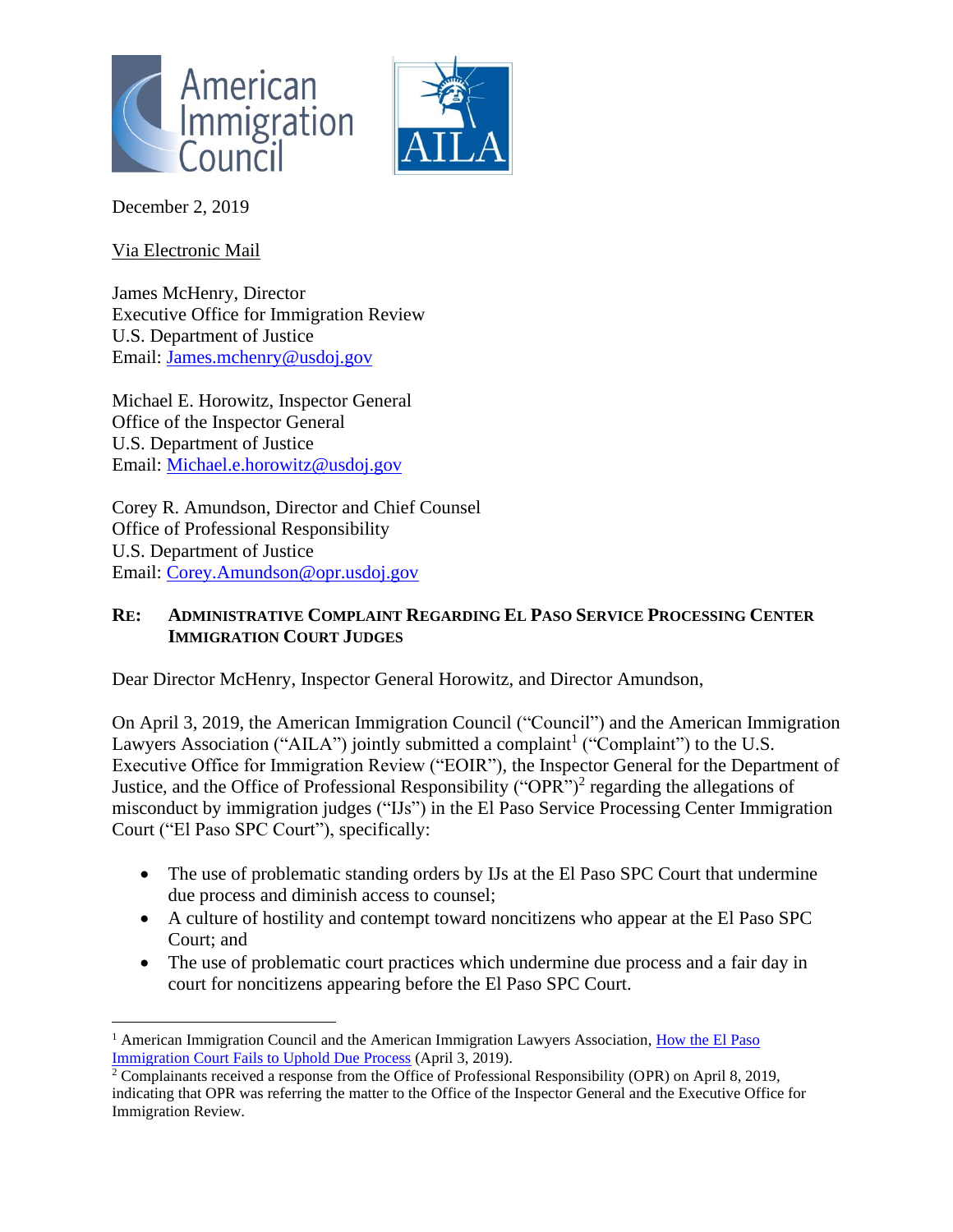Now, seven months after the Complaint was submitted, we write regarding two further inquiries.

First, we request an update on what, if any, changes EOIR has made regarding the problematic use of "standing orders" which directly contradict the Immigration Court Practice Manual.<sup>3</sup> As noted in the Complaint, EOIR has been on notice of this issue for years, yet it has repeatedly insisted that standing orders are not permitted.<sup>4</sup> The Complaint detailed the existence of five distinct standing orders in use by at least one IJ at the El Paso SPC Court. Following submission of the Complaint, the Council learned through a Freedom of Information Act production that written standing orders also are in use at the Tacoma, Seattle, Dallas, and Detroit immigration courts.<sup>5</sup> Accordingly, EOIR has identified more than a dozen distinct standing orders in use in various immigration courts across the country.

Given that the use of standing orders is so extensive, the Council and AILA are renewing their requests that EOIR should:

- Post all standing orders to its website, as it is statutorily required to do under 5 U.S.C. §§  $552(a)(1)(A)$  and (B); and
- Conduct a thorough investigation regarding the use of these standing orders and repeal and prohibit problematic standing orders, including those which impact the substantive rights of respondents in removal proceedings. 6

Second, the Council and AILA would like to know the status of any investigations, disciplinary measures, or systematic changes at the El Paso SPC Court that are occurring or may have occurred in light of the allegations included in the Complaint. This includes a request for information on the following topics:

- Whether EOIR has provided any additional training on appropriate conduct at the El Paso SPC Court or in any other immigration court;
- Whether any disciplinary actions have been instituted;
- Whether IJs at the El Paso SPC Court have been instructed to keep recording equipment turned on during bond proceedings and other times when the IJ is in the courtroom;
- Whether EOIR has taken steps toward reforming the IJ complaint process in a way that promotes independence and transparency; and

<sup>3</sup> *See* AILA-EOIR Liaison Meeting Agenda Questions and Answers 8, AILA, Oct. 21, 2008, available at https://www.justice.gov/sites/default/files/eoir/legacy/2009/01/29/eoiraila102108.pdf.

<sup>4</sup> Meeting notes from a 2016 stakeholder meeting indicate that EOIR believes that IJs "should not be adopting their own local rules that affect groups or classes of respondents appearing before the court" and rejected calls to post standing orders online because "there are no 'local rules', and thus there is no need to post these rules or provide them accordingly." *See* EOIR Liaison Stakeholder Meeting Agenda, Unofficial AILA Notes (Nov. 11, 2016), on file with author.

<sup>5</sup> American Immigration Council, *[Immigration Judge Standing Orders FOIA Response from EOIR](https://www.americanimmigrationcouncil.org/sites/default/files/foia_documents/ij_standing_order_foia_response_from_eoir.pdf)* (Aug. 30, 2019).

<sup>&</sup>lt;sup>6</sup> As detailed in the Complaint, this would include a prohibition on any standing orders which "require the complete submission of evidence in support for an application for relief at an unreasonable period of time *before* the individual merits hearing," that "prohibit respondents from submitting supplementary evidence after submission of an initial application for relief," that "establish an upper limit for the number of pages that may be filed as part of an initial application for relief," and that "prohibit or discourage motions of telephonic appearances." Complaint, at 23.